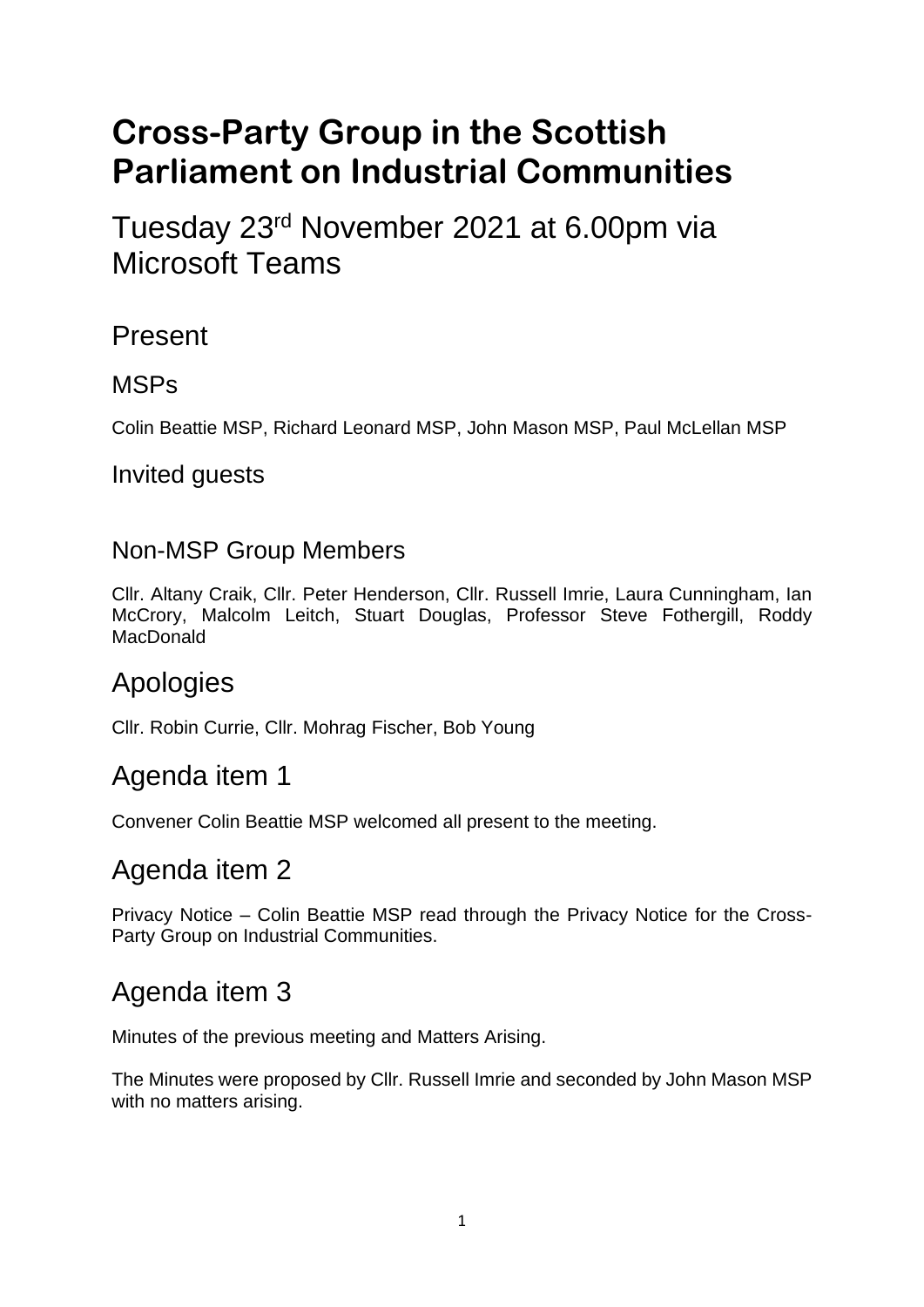# Agenda item 4

A 'Levelling Up Fund' in Name Only? – discussion led by Professor Steve Fothergill.

Professor Fothergill provided an assessment of the first round of successful bids into the UK Government Levelling Up Fund.

- As part of the recent Spending Review the UK Government published a list of the first 105 successful bids, worth £1.7bn, into its new £4.8bn Levelling Up Fund. A key question – is the UK Government's choice of winners likely to contribute significantly to Levelling Up?
- Of the 94 successful bids only 42 are in the poorest third of sub-regions in terms of GVA per head. 14 of the successful bids are in sub-regions where GVA per head is above the UK average including 6 in London.
- Have the North, Scotland and Wales been short changed? Possibly. Only 43 of the successful bids (41% of the total) are in those areas which also account for 36% of the UK population.
- The UK Government has broadly followed its own list of priority areas. 62 of the successful bids are in Local Authorities most in need of investment from the fund.
- Does this look like a stitch up? Probably not. 45 of the successful bids are in Labour led Authorities compared to 24 Conservative led Authorities.
- Will the successful projects help deliver Levelling Up? This looks questionable.
- Verdict? So far, the Levelling Up Fund looks less like a new tool to narrow gaps in prosperity and more like England's Growth Fund under a new name.

#### Agenda item 5

Scottish Government Just Transition – A Fairer, Greener Scotland – An Opportunity for our Communities? Stuart Douglas, Head of Operations, Coalfields Regeneration Trust.

Stuart Douglas provided a comprehensive overview of the key issues being experienced by our communities within the context of the 'Green Agenda'. Points were raised focussing on issues such as;

- How do we secure good jobs in our areas during this time of transition?
- How do we fund the Scottish Government's ambitions?
- Where does the CRT sit in all of this?
- Where do former coalfields sit in all of this?
- It was noted that the NPF4 has referenced former coalfield areas. This will be picked up in any CRT/Alliance Scotland response to the Scottish Government consultation process which ends on the 31stMarch 2022.
- N.B. The detailed presentation has been issued to our data base and is further appended to the CPG Papers for ease of reference.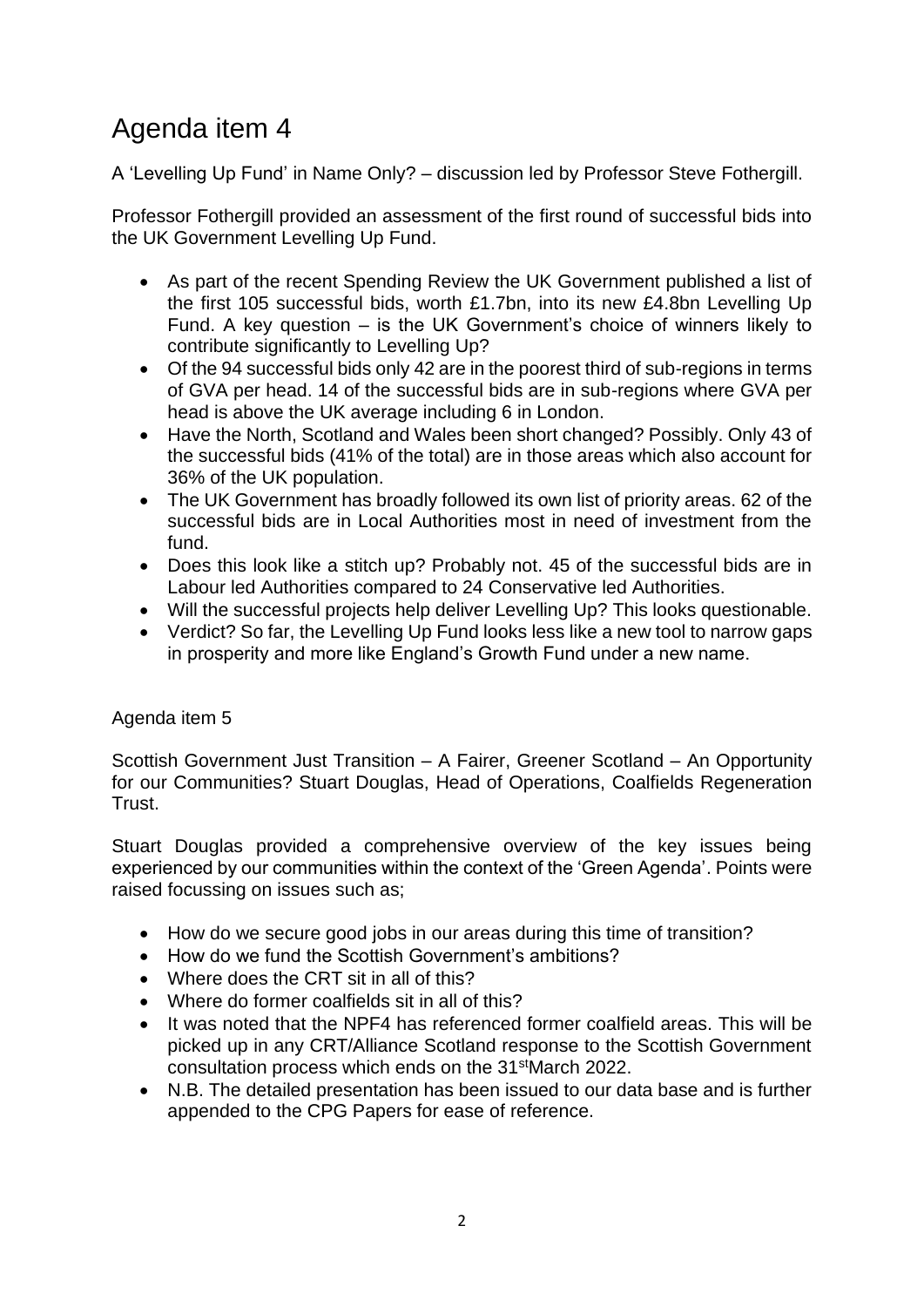#### Agenda item 6

Alliance Scotland – Land & Property Development – A Series of Asks Update – Roddy MacDonald, Alliance Scotland Director.

Roddy MacDonald provided an overview.

- The purpose of the discussion paper is to formulate a number of 'Asks' from our Member Authorities to the UK and Scottish Governments when dealing with Land & Property Development issues in Scotland, and in particular within our Member Authorities.
- The key 'Asks' were outlined as Grants Not Loans; A Multi- Annual Approach; Share the Burden of De-Risking; Adopt a Wider Infrastructure Policy approach; Embrace the Wider Planning Issues; Optimise the Green Agenda for our Areas; and Optimise the Impact of Funding.
- It was agreed that a joint letter from Colin Beattie MSP and Cllr. Altany Craik be sent to Kate Forbes, MSP and Cabinet Secretary outlining these 'Asks'.

#### Agenda item 7

Alliance Scotland – request to engage with Parliamentary Committees – An Update – Roddy MacDonald, Scotland Director.

Roddy MacDonald provided an overview.

- At the Cross-Party Group on the 28<sup>th</sup>September 2021 the Alliance in Scotland were asked to consider how to best engage with the Finance and Public Administration Committee and the Economy and Fair Work Committee to see how the Alliance could best influence future agendas.
- The Alliance in Scotland agreed to work closely with the Cross-Party Group in this respect as we move forward into 2022.
- Future issues of engagement would include Subsidy Control, EU Structural Fund Replacements and 'keep an eye' on the NPF4 developments.
- NB. Professor Steve Fothergill was invited to give evidence to the Scottish Parliament Economy and Fair Work Committee Session of the 12<sup>th</sup>January 2022 on the Subsidy Control Bill. The link is below.
- [https://www.parliament.scot/api/sitecore/CustomMedia/OfficialReport?meeting](https://www.parliament.scot/api/sitecore/CustomMedia/OfficialReport?meetingld=13515) [ld=13515](https://www.parliament.scot/api/sitecore/CustomMedia/OfficialReport?meetingld=13515)
- Engagement with other Committees will be reviewed during 2022 as the key issues ripen.

Agenda item 8

#### AOCB

It was noted that the Alliance Scotland and Coalfields Community Trust intend to respond to the Scottish Government's consultation process on NPF4. Focus will be on the issues of particular pertinence to our organisations, and it is not anticipated that a